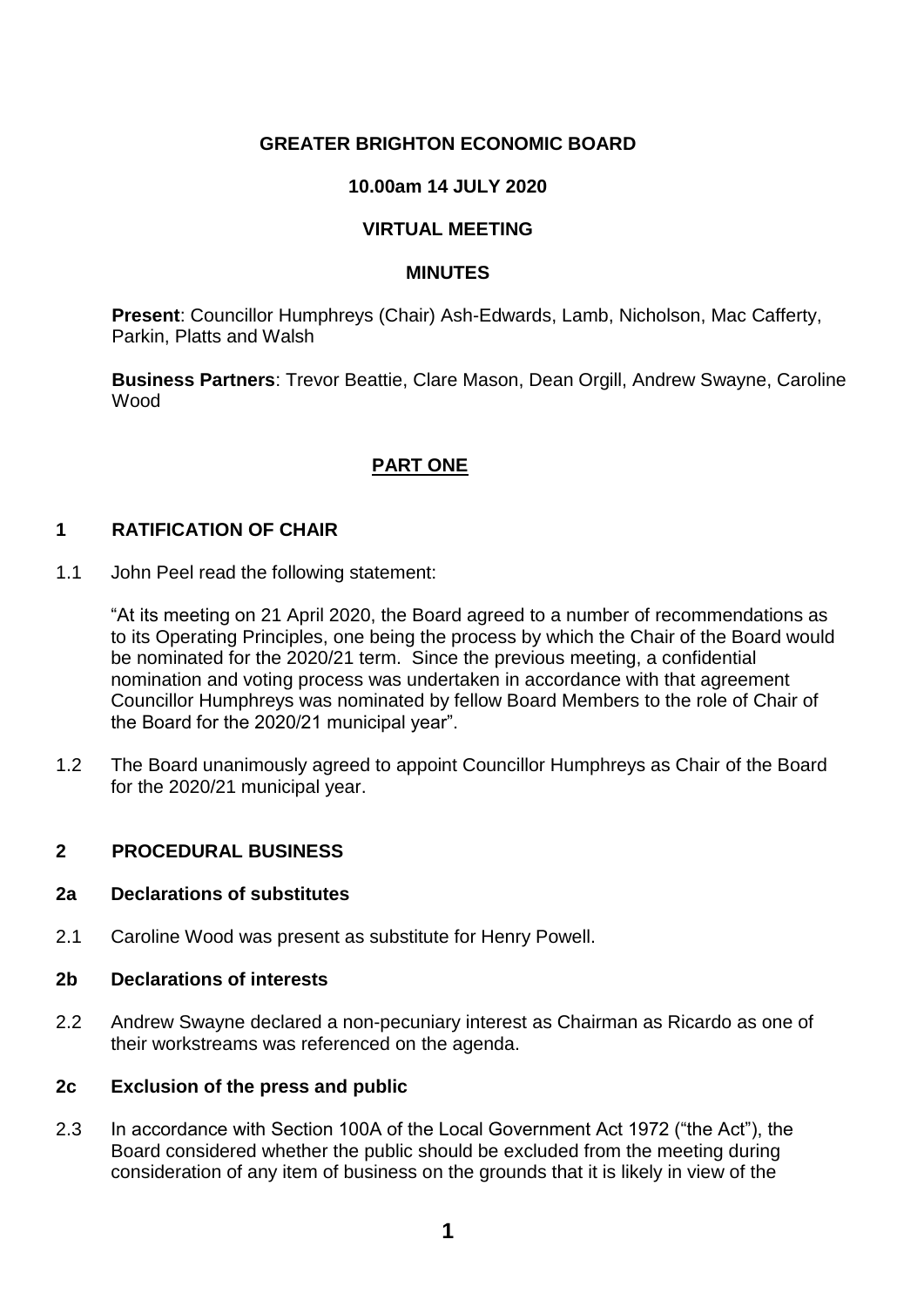business to be transacted or the nature of the proceedings, that if members of the public were present during it, there would be disclosure to them of confidential information as defined in Section 100A (3) of the Act.

2.4 **RESOLVED-** That the press and public not be excluded.

### **3 MINUTES OF THE PREVIOUS MEETING**

3.1 **RESOLVED-** That the minutes of the previous meeting be approved as the correct record.

### **4 CHAIR'S COMMUNICATIONS**

4.1 "The Board is focussed on supporting the region through the COVID 19 pandemic and has commissioned analysis from Hatch to identify what the key issues are and what support the Board can offer. The Board welcomes the financial support from national government to businesses, employees and specific sectors, but will continue to lobby for help where it is most needed to support the region's businesses, residents and communities and make sure the levelling up is happening here, in our region. As lockdown measures ease, on behalf of the Board, I would like to thank partners for all they are doing to open the city region economy in a safe and sustainable way, supporting social distancing measures and allowing businesses to re-open. I would like to thank the highways authorities for the short-term changes made to road layouts to support changes to the way people travel and use public spaces safely and effectively. I would particularly like to thank local authority partners for all their work in administering the government's support grants to businesses. The government set out a package of measures to support businesses including small business grant funding and grant funding for retail, hospitality and leisure businesses. The local authorities in our region have awarded over £200 million to over 15,000 eligible businesses and are now working on discretionary grants to support other businesses most in need at this critical time.

"Network Rail are undertaking the second stage of their consultation on the Brighton Mainline Upgrade proposals, which include the Croydon Area Remodelling Scheme As outlined in our Five-Year priorities, this part of the transport network is vitally important to the prosperity of our region and the Board are keen to see these essential improvements taken forward with urgency. Network Rail are holding a consultation event with Board Members on Wednesday 29th July at 10am via Zoom. The Greater Brighton Support Team will also be preparing g a formal response from the Board to the consultation.

"On behalf of the Board, I would like to thank Nick Juba for his contribution to the Board since its inception. Nick is stepping down as CEO of GBMet at the end of the August so this will be his last meeting".

### **5 GREATER BRIGHTON COVID 19 IMPACT ASSESSMENT**

5.1 The Board considered a report of the Chair, Greater Brighton Officer Programme Board that presented the economic, social and health impacts of COVID-19 to the Greater Brighton region and initial recommendations towards co-ordinating sustainable recovery at a City Region level.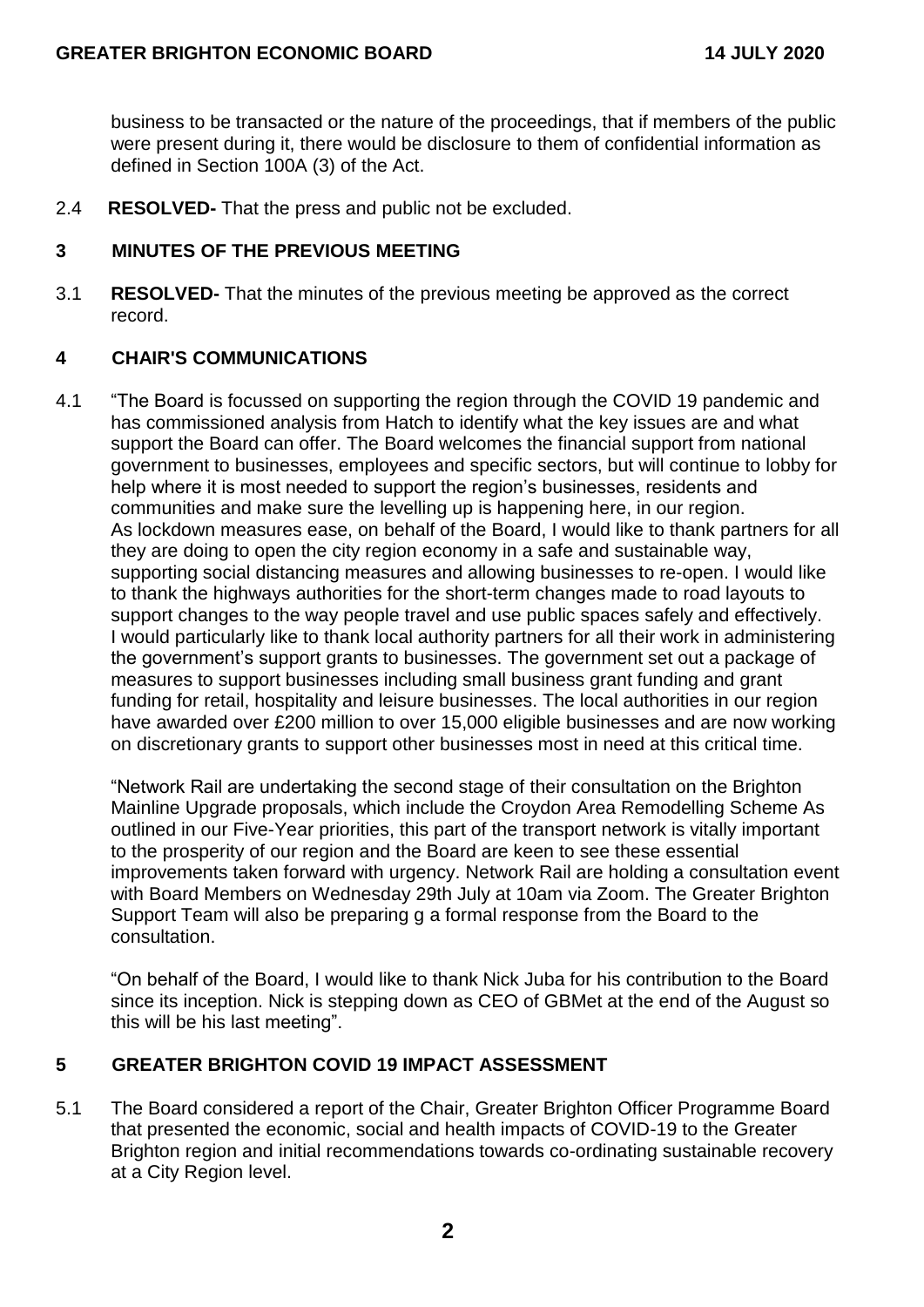- 5.2 Councillor Mac Cafferty stated that the pandemic would undoubtably have very serious impacts however, he believed there were reasons to have optimism. The Institute for Public Policy Research had estimated that a drive to insulate homes and fit low carbo heating could create 1.6 million jobs and the LGA had estimated that a low-carbon and renewable energy economy could create nearly 700 jobs by 2030. Councillor Mac Cafferty explained that brave steps taken by the Greater Brighton region in changing the focus of the economy could enhance the economy for the long-term.
- 5.3 Councillor Nicholson stated that many businesses were very close to cashflow difficulties and there may be opportunity for the Region to use its financial power to establish a regional public bank to support businesses. Councillor Nicholson observed that the food and hospitality sectors were two of those that would suffer the highest impact of the pandemic and an economic plan was perhaps needed for those sectors.
- 5.4 Councillor Platts stated that she was very concerned for employment prospects for young people. The Greater Brighton region had, through its colleges and universities an opportunity to train people to become experts in emerging fields and by working together, that could be achieved.
- 5.5 Andrew Swayne stated that the region needed to act at speed to respond to the pandemic and its impacts and that would include such matters as accelerating the water and energy plans.

#### 5.6 **RESOLVED-**

- 1) That the Board note the high-level findings of the report on the economy of the region, the sector analysis and the review of the Board's Five-Year priorities and recommendations in light of the impact of COVID 19.
- 2) That the Board agree that an Action Plan against the recommendations is brought the Board at the next meeting in October, following engagement with the Board and partners.

### **6 COAST TO CAPITAL UPDATE**

- 6.1 The Board considered a report of the Chair, Greater Brighton Officer Programme Board that set out ten projects shortlisted by the Department for Housing, Communities and Local Government (DCCLG) following a call from the Secretary of State for projects that could help LEPs to stimulate post-crisis economic recovery at a local level. The report detailed thirty further projects that had not been shortlisted but were proposed to be added to the Greater Brighton Investment Programme pipeline.
- 6.2 Councillor Platts asked if adaptations were required to the Local Industrial Strategy in order to better align it with current matters.
- 6.3 Jonathan Sharrock clarified that the LEP were working with Hatch to update their extensive data on the region to reflect the economic impact of the pandemic.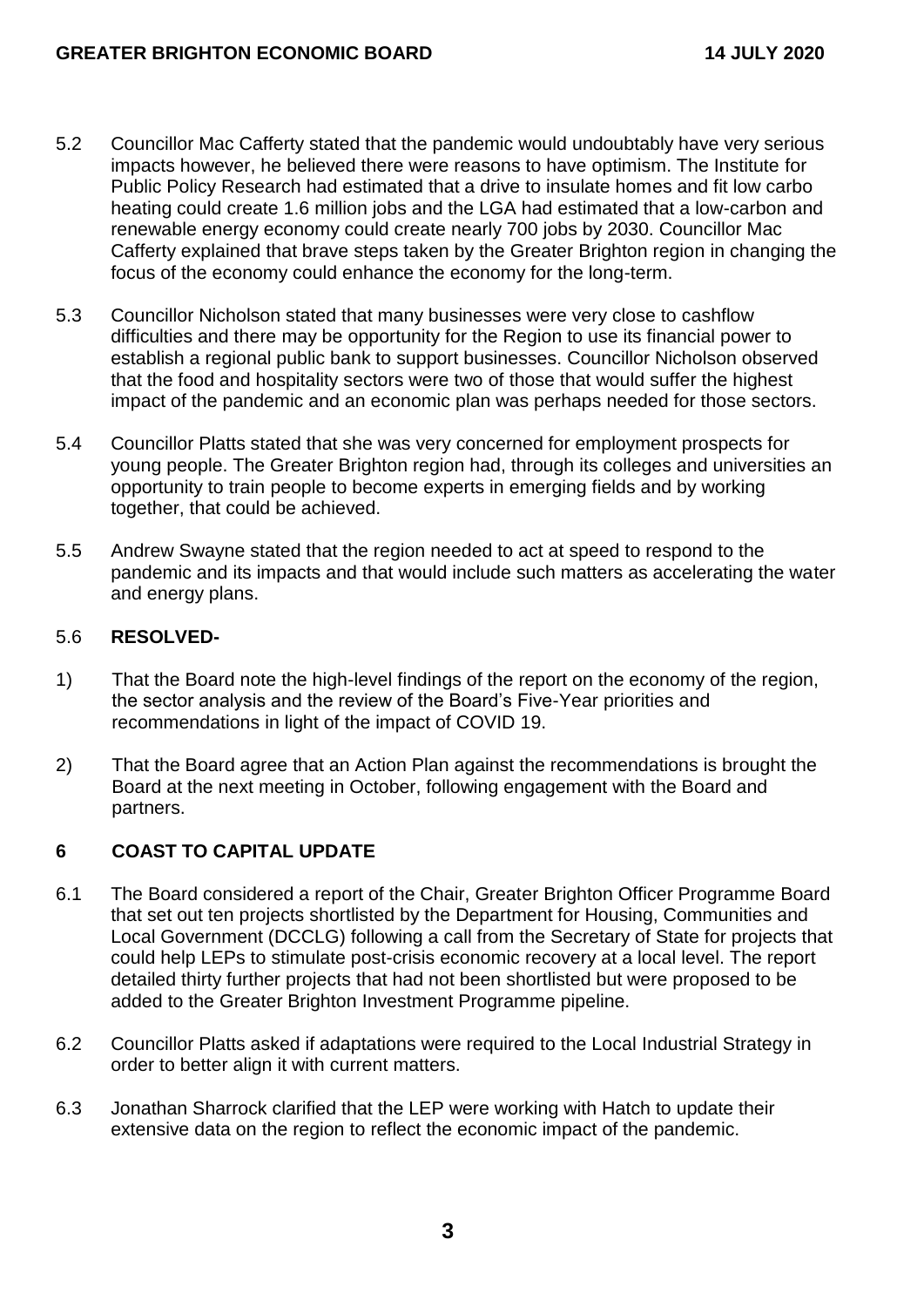- 6.4 Councillor Walsh asked when it was likely that decisions on the projects submitted would be known.
- 6.5 Jonathan Sharrock replied that a definite date was not currently known but it was hoped a response would be received by the end of government recess.
- 6.6 Councillor Mac Cafferty stated that the pandemic and exposed a structural weakness in that the region may be over reliant on the expansion of Gatwick Airport and that it was perhaps time to reassess priorities and focus.

## 6.7 **RESOLVED-**

- 1. That the Board acknowledges the importance of the shortlisted projects outlined in paragraph 3.4 and 3.5 and supports these projects going forwards.
- 2. That these new projects be added to the Greater Brighton Project Pipeline.
- 3. That the Board also agrees that the projects in Appendix 1 should also be added to the pipeline of Greater Brighton projects.

### **7 GREATER BRIGHTON PLACE NARRATIVE & INWARD INVESTMENT**

- 7.1 The Board considered a report of the Chair, Greater Brighton Officer Programme Board that outlined the basis behind the city region's place narrative, how this was key to attracting investment and the preferred approach to securing inward investment through the utilising of existing resource and the establishment of a pro-active desk. The report was commissioned at the request of the Board at its meeting in November 2019.
- 7.2 Councillor Lamb stated that it was imperative that the Board monitor asks and there was no clear grasp of what the Board was collectively delivering. Councillor Lamb stated that strategies developed and approved must lead to outcomes.
- 7.3 Councillor Nicholson agreed and stated that it was important to establish ground rules and red lines. Councillor Nicholson noted that the Board had available resources and could use them in the short-term.
- 7.4 Councillor Lamb stated that he did not feel it was viable to allocate further resource to something that wasn't working. Councillor Lamb suggested the Board could consider delegation of specific areas to each Board Member to focus upon and deliver. Councillor Lamb highlighted that Crawley Borough Council were not currently receiving the economic benefit of being a member of the Board.
- 7.5 The Chair noted that there was no request for further financial commitment recommended within the report and delegation was certainly something that could be considered.

### 7.6 **RESOLVED-**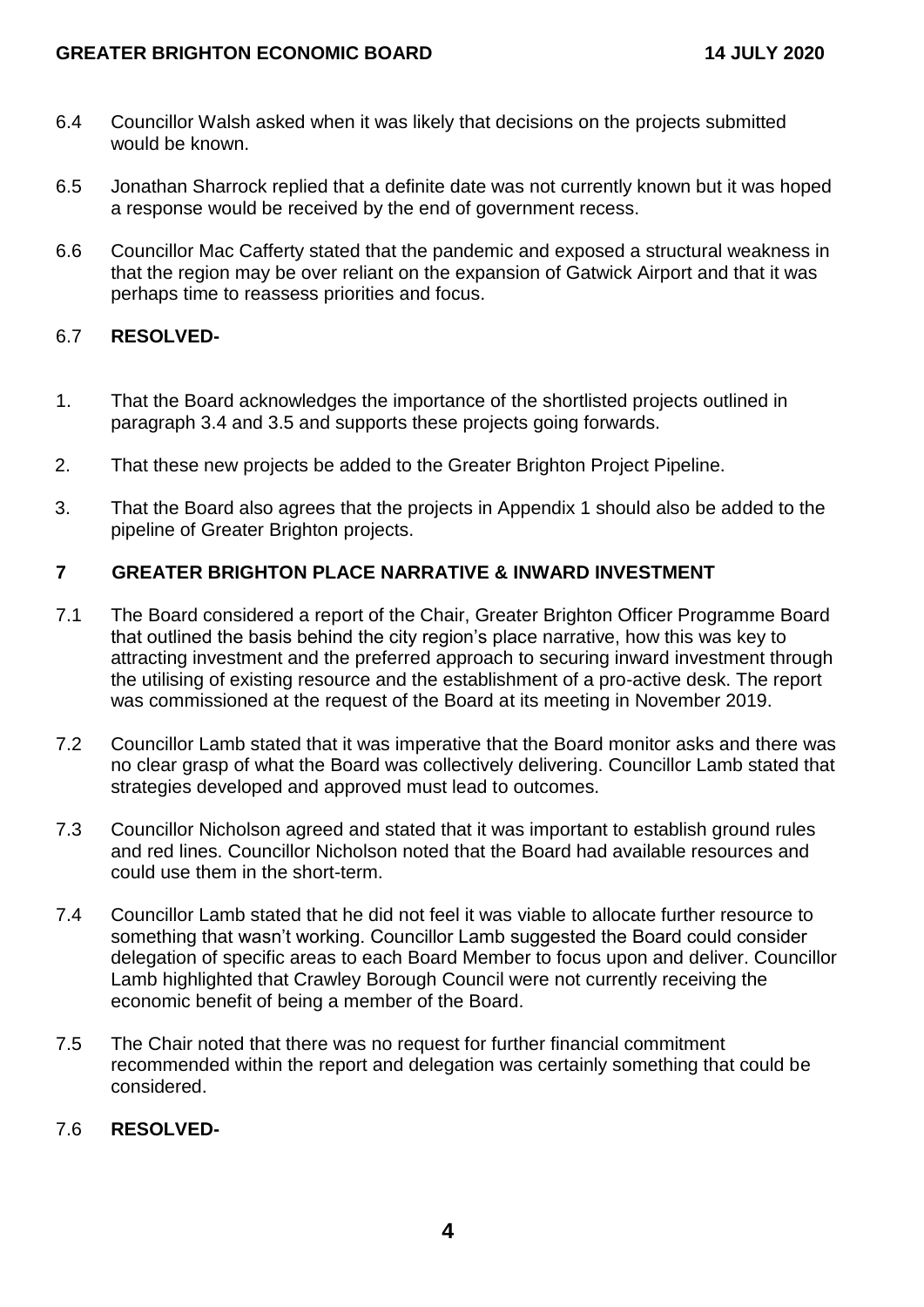- 1) That the Board recognise and accept that post-Brexit and post-COVID, the role of place narrative and inward investment is key to Greater Brighton's recovery and future growth and approve the overall direction of the narrative and proposed approach towards inward investment.
- 2) That partners agree that a level of funding is required for an Inward Investment Desk service. The report suggests that the minimum level of funding for an efficient service is £250,000 per year, although there are options beneath this. The Board agrees that work should commence to identify the most appropriate potential sources for this funding, including Local Enterprise Partnership and national government funding, to resource the desk from 2021/22.
- 3) That the current team utilise existing resource to continue to develop and deliver elements of the plan, where possible, and report back on progress at the end of 2020 the work undertaken to date.

#### **8 GREATER BRIGHTON INFRASTRUCTURE PANEL UPDATE - ENERGY AND WATER PLANS**

### 8.1. **RESOLVED-**

- 1) That the final Energy and Water Plan documents, which are based on detailed research, modelling and stakeholder engagement, are approved by the Board.
- 2) That the Board supports the projects arising from the plans and is committed to securing funding from the Local Enterprise Partnership (LEP) and National Government and supporting delivery.
- 3) That the Board notes that progress with the projects are reported back on an annual basis (with any exceptional items being raised on an ad-hoc basis)
- 4) That the Board supports the Greater Brighton 10 pledges and film as part of a communications package to raise the profile of the work planned and commits to the launch and the signing of the pledges at the next Board meeting in October.
- 5) That the Board agreed that the Greater Brighton Infrastructure panel continues, both to oversee implementation of the Energy and Water Plans (via the working groups) and to consider other Infrastructure areas.
- 6) That the Board agrees that the Greater Brighton Energy Group *(and Water Group if wished)* continues to implement and deliver the Energy Plan, including potential development of collaborative multi-stakeholder projects, a Local Energy Fund, and a special purpose delivery partnership

### **9 GREATER BRIGHTON INVESTMENT PROGRAMME UPDATE**

9.1 **RESOLVED-** That the Board note the report and the Investment Programme Update at Appendix 1.